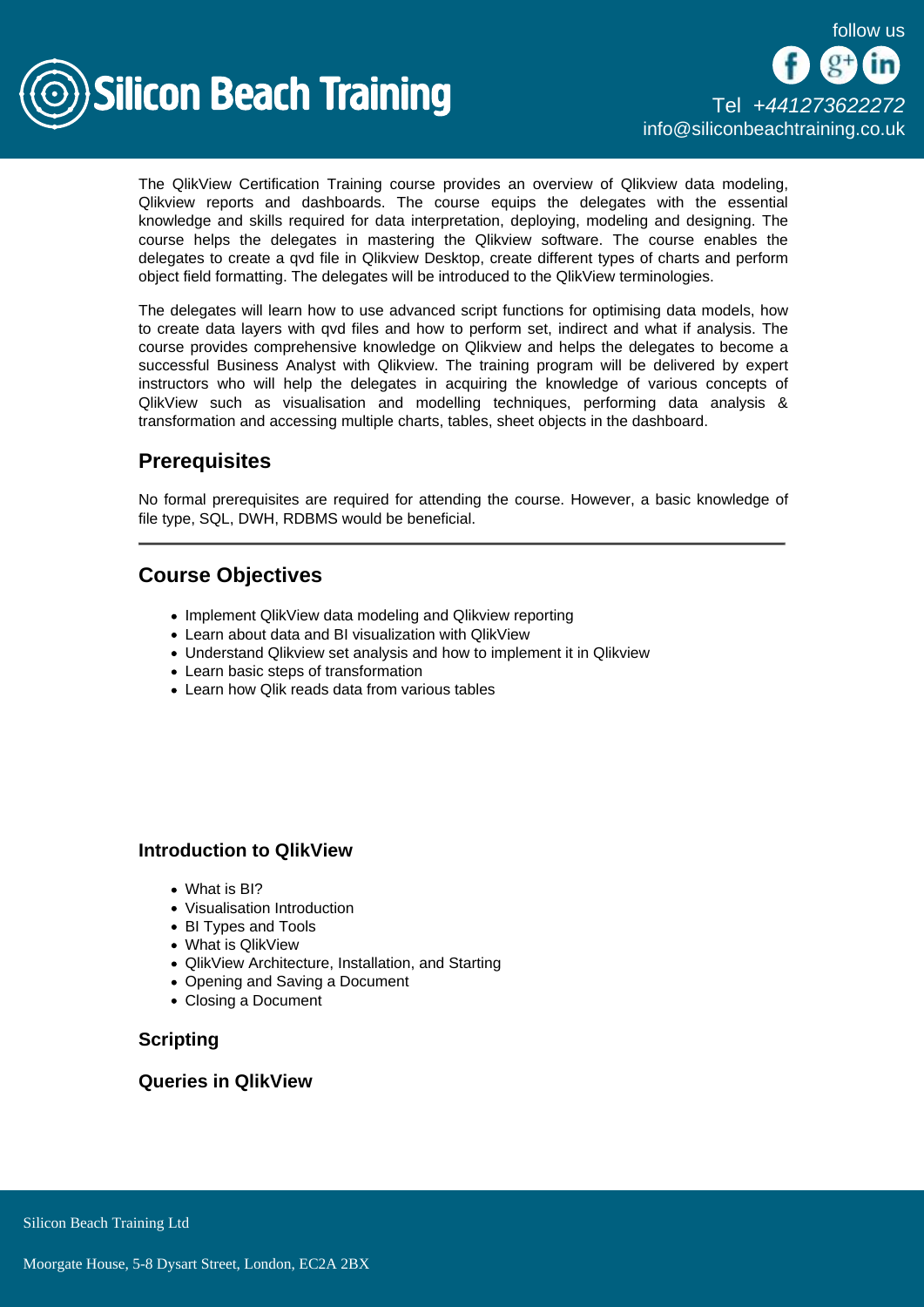

## **Sheets**

#### Boxes

- List and Statistics Boxes
- Multi, Table, and Input Boxes

## **Charts**

- Pie Charts and Bars
- Chart Types

## Pivot and Straight Tables

#### **Objects**

- Button, Text and Line/Arrow Objects
- Slider, Current Selection, and Bookmark Objects

## Document, User Preferences and Reload

#### Creating a Document

- Loading Data into QlikView
- Associate Data from Many Tables
- Concatenate Tables
- Link External Information to a Document
- Loading Additional Files

## Advance Features

- Other Associations
- Load Inline
- Field Groups and Cyclic Display
- Handling Cross Tables
- And-Mode in a List Box
- Semantic Links
- Number Formats
- Access Restriction